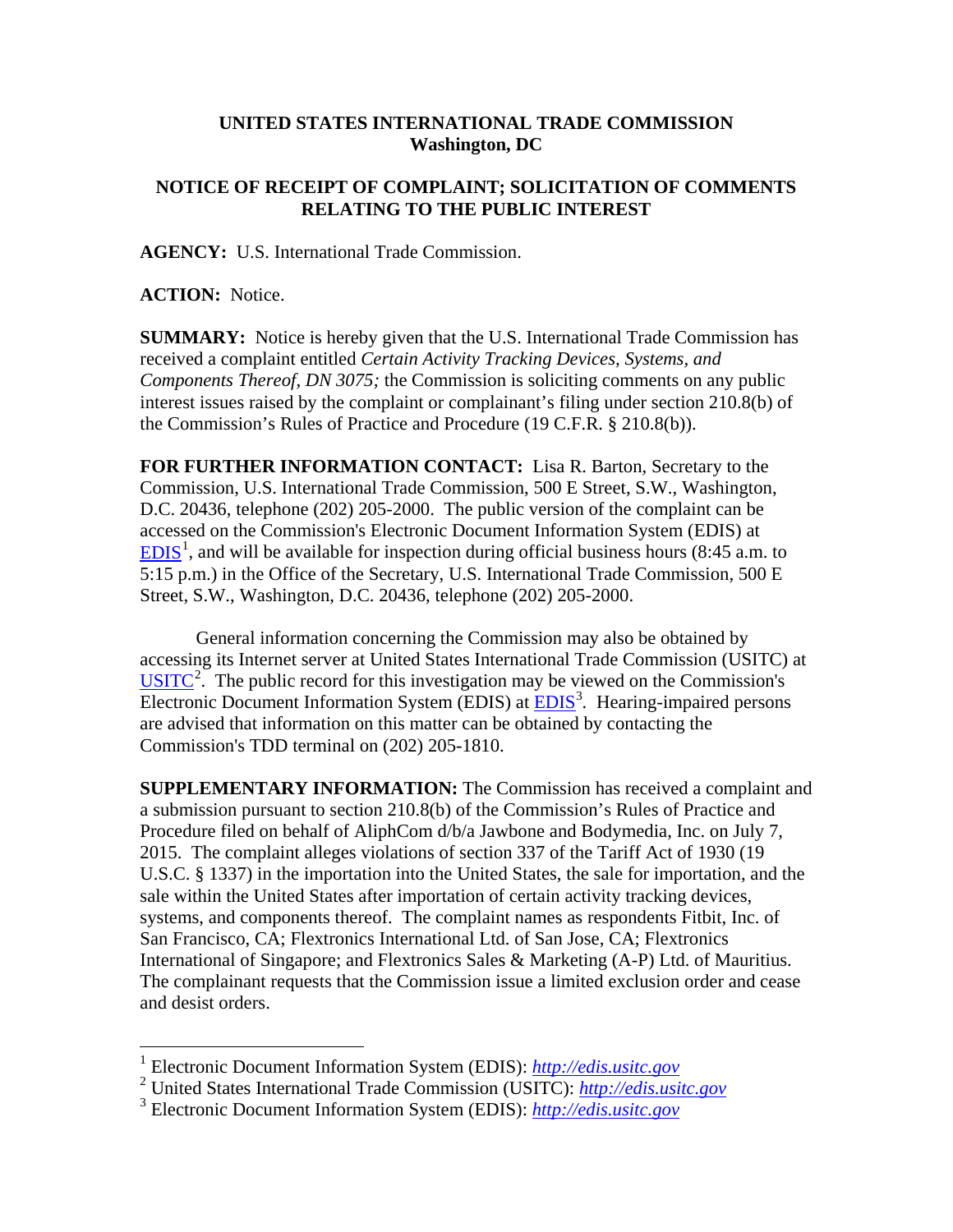Proposed respondents, other interested parties, and members of the public are invited to file comments, not to exceed five (5) pages in length, inclusive of attachments, on any public interest issues raised by the complaint or section 210.8(b) filing. Comments should address whether issuance of the relief specifically requested by the complainant in this investigation would affect the public health and welfare in the United States, competitive conditions in the United States economy, the production of like or directly competitive articles in the United States, or United States consumers.

In particular, the Commission is interested in comments that:

- (i) explain how the articles potentially subject to the requested remedial orders are used in the United States;
- (ii) identify any public health, safety, or welfare concerns in the United States relating to the requested remedial orders;
- (iii) identify like or directly competitive articles that complainant, its licensees, or third parties make in the United States which could replace the subject articles if they were to be excluded;
- (iv) indicate whether complainant, complainant's licensees, and/or third party suppliers have the capacity to replace the volume of articles potentially subject to the requested exclusion order and/or a cease and desist order within a commercially reasonable time; and
- (v) explain how the requested remedial orders would impact United States consumers.

Written submissions must be filed no later than by close of business, eight calendar days after the date of publication of this notice in the *Federal Register*. There will be further opportunities for comment on the public interest after the issuance of any final initial determination in this investigation.

Persons filing written submissions must file the original document electronically on or before the deadlines stated above and submit 8 true paper copies to the Office of the Secretary by noon the next day pursuant to section 210.4(f) of the Commission's Rules of Practice and Procedure (19 C.F.R. § 210.4(f)). Submissions should refer to the docket number ("Docket No. 3075") in a prominent place on the cover page and/or the first page. (*See* Handbook for [Electronic Filing Procedures](http://www.usitc.gov/secretary/fed_reg_notices/rules/handbook_on_electronic_filing.pdf), *Electronic Filing Procedures*<sup>[4](#page-1-0)</sup>). Persons with questions regarding filing should contact the Secretary (202-205-2000).

 $\overline{a}$ 

<span id="page-1-0"></span><sup>4</sup> Handbook for Electronic Filing Procedures:

http://www.usitc.gov/secretary/fed\_reg\_notices/rules/handbook\_on\_electronic\_filing.pdf